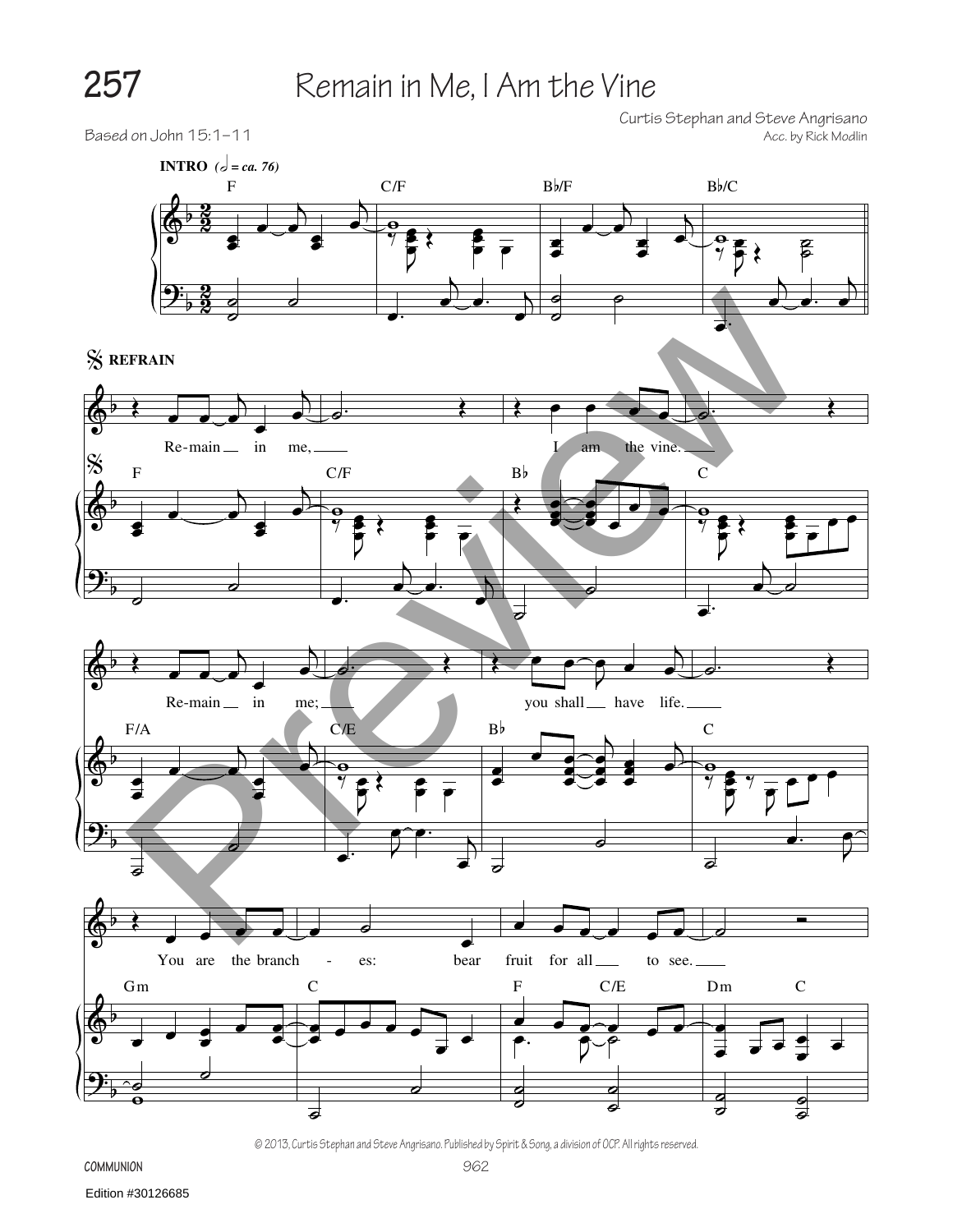**257—Remain in Me, I Am the Vine (2)**